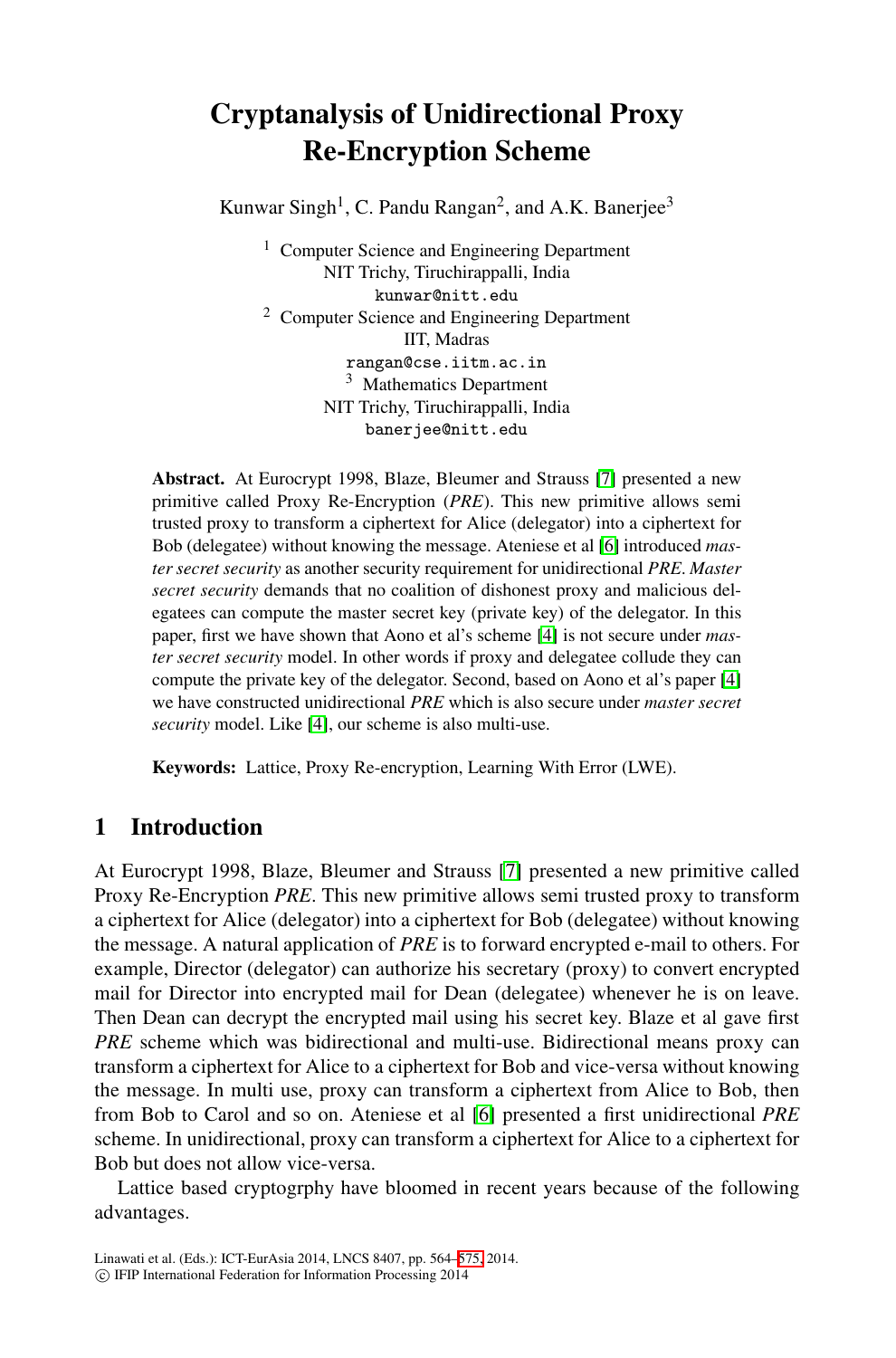- Number-theoretic hard problems like prime factorization and discrete logarithm problem can be solved in polynomial time by Shor's algorithm [11]. But till now there is no polynomial time quantum algorithm for lattice hard problems.
- Ajtai [2] in his semin[al re](#page-11-1)sult on the average case / worst case has shown that lattice based cryptosystem in the average case is [as h](#page-11-2)ard as solving some lattice based hard problems in the worst case. So lattice problems give strong [ha](#page-10-2)rdness guarantee in the average case. Lattice based cryptosystems are also efficient and parallelizable.

Recently Regev [[10\]](#page-10-1) defined the Learning With Error (LWE) problem and showed that it also enjoys similar average case / worst case equivalence hardness properties through a quantum reduction.

Combining these two [co](#page-10-1)ncepts Xagawa [14] presented bidirectional lattice based proxy re-encryption scheme under LWE assumption. Singh et al [13] gave bidirectional identity based lattice based proxy re-encryption scheme. Recently Aono et al [4] presented first unidirectional lattice based proxy re-encryption scheme.

**Our Contribution:** Ateniese et al [6] introduced *master secret security* as another security requirement for unidirectional *PRE*. *Master secret security* demands that no coalition of dishonest proxy and malicious delegatees can compute the master secret key (private key) of the delegator. Ateniese et al [6] gave following motivation for *master secret security*.

- 1. Some PRE may define two or more type of encryption schemes. In one encryption scheme ciphertext may be decrypted by only master s[ec](#page-10-2)ret (private key) of the delegator. Other encryption scheme re-encrypted ciphertext may be decrypted by private key of the delegatee.
- 2. Delegator may want to delegate decryption rights to delegatee but may not want to delegate signing rights to delegatee. With this security it is possible.

In this paper, first we have shown that Aono et al's scheme [4] is not secure under *master secret security* model. In other words if proxy and delegatee collude they can compute the private key of the delegator. Second, based on Aono et al's paper [4] we have costructed unidirectional *PRE* which is also secure under *master secret security* model. Like [4], our scheme is also multi-use.

# **2 Preliminaries**

# **2.1 Notation**

We denote  $[i] = \{0, 1, ..., j\}$ . We assume vectors to be in column form and are written using bold letters, e.g. **x**. Matrices are written as bold capital letters, e.g. **X**. The norm ||.|| here is the standard Euclidean norm in  $R^n$ . We denote probabilistic polynomial time as *PPT*.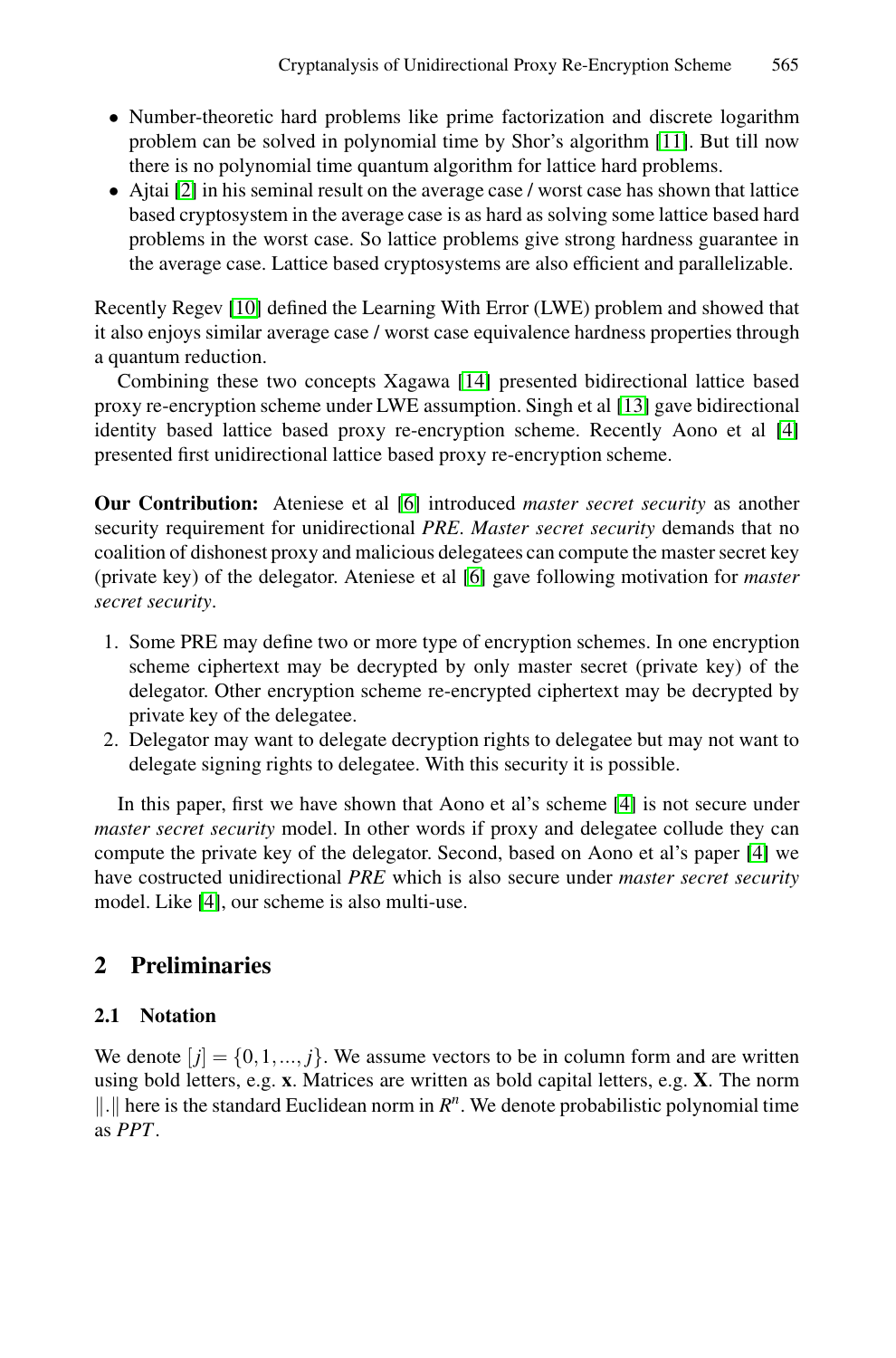#### **2.2 Unidirectional Proxy Re-Encryption Scheme(PRE)**

*PRE* consists of seven algorithms.

**PublicParameters(***n***):** On input a security parameter *n*, this algorithm outputs public parameters.

**KeyGeneration(** $n$ **):** On input a security parameter  $n$ , this algorithm outputs a secret key *sk* and the corresponding public key *pk* of the user.

**Encrypt** $(pk, M)$ : This algorithm takes input as a public parameters, a public key and a message, and outputs ciphertext*C*.

**Re-Encryption Key**( $sk_i, pk_j$ ): This algorithm takes input as a secret key  $sk_i$ , a public key  $pk_i$  and a public key  $pk_j$ , and outputs unidirectional reencryption key  $rk_{i,j}$ .

**Re-Encryption**( $rk_{i,i}, C_i$ ): On input a ciphertext  $C_i$  and re-encryption key  $rk_{i,i}$ , this algorithm outputs a re-encrypted ciphertext *Cj*.

**Decrypt** $(sk_j, C_j)$ : This algorithm takes input as public parameters *PP*, a private key  $sk_j$ and a ciphertext *Cj*, and outputs message *m*.

**Correctness.** Unidirectional Proxy Re-encryption is correct if suppose  $C_i \leftarrow \text{Encrypt}(pk_i, m), \ rk_{i,j} \leftarrow \text{Re-Encryption Key}(sk_i, pk_j, pk_j) \text{ and } C_j \leftarrow \text{Re-}$ Encryption( $rk_{i,j}, C_i$ ), following equation holds.

- Decrypt  $(sk_i, C_i) = m$ .
- Decrypt  $(sk<sub>i</sub>, C<sub>j</sub>) = m$ .

#### **2.3 Security Model for Unidirectional Proxy Re-En cryption Scheme**

Here security model is adapted from [6]. Security of *PRE* is defined using two properties: semantic security (IND-p-CPA) and master secret security.

#### **2.3.1 Semantic Security (IND-p-CPA)**

Following security model captures the idea that when a group of polynomially bounded adversarial users and proxy collude against target delegator *B*, they can not get any bit of information with the condition that target delegator *B* never gives delegation rights to any adversarial users (including delegatee). We define security model using the following game that is played between the challenger and adversary.

**Setup:** The challenger C runs Setup( $1<sup>k</sup>$ ) and gives the public parameters PP to the adversary. Challenger  $C$  runs the KeyGeneration algorithm  $n<sub>u</sub>$  times to obtain a list of public/private keys  $PK_{good}$ ,  $SK_{good}$ , and runs the KeyGeneration algorithm for  $n_c$ times to obtain a list of corrupted private/public keys  $PK_{corr}$ ,  $SK_{corr}$ . Adversary gets *PP*, *SK<sub>corr</sub>*, and *PK* = ( $PK_{good} \cup PK_{corr}$ ).

**Phase 1:** The adversary can make following queries.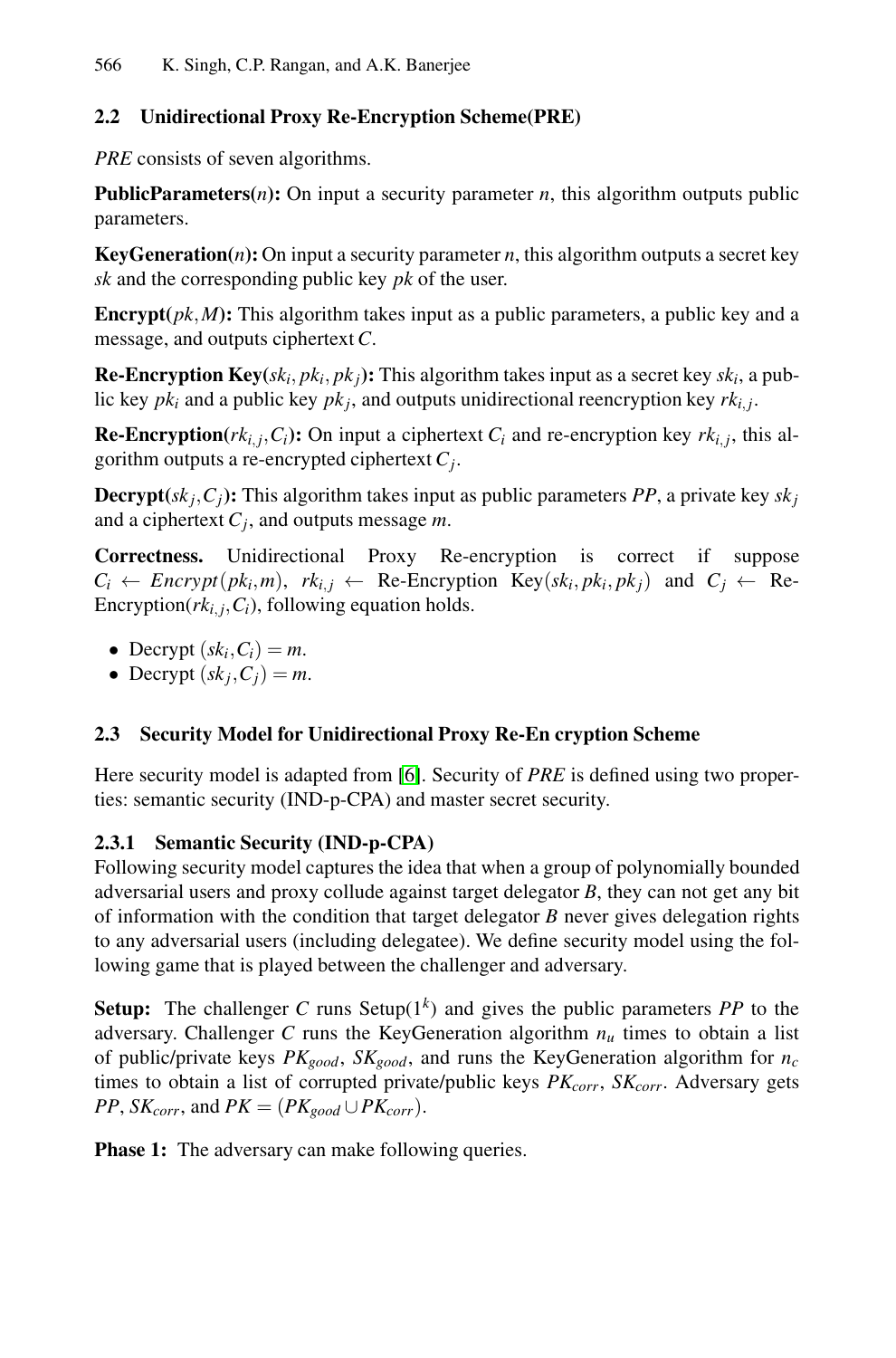- The adversary can issue re-encryption key query  $rk_{i,i}$  corresponding to the public keys  $pk_i$  and  $pk_j$  such that either  $pk_i, pk_j \in PK_{good}$  or  $pk_i, pk_j \in PK_{corr}$  or  $pk_i \in$ *PK<sub>corr</sub>* and  $pk_j \in PK_{good}$ . Adversary can repeat this query polynomial times for different pair of public keys adaptivly.
- The adversary can issue re-encryption query  $rk_{i,j}$  corresponding to public keys *pk<sub>i</sub>* and *pk<sub>j</sub>* such that either  $pk_i, pk_j \in PK_{good}$  or  $pk_i, pk_j \in PK_{corr}$  or  $pk_i \in$ *PK<sub>corr</sub>* and  $pk_j \in PK_{good}$ . Challenger runs *RKGen* algorithm to obtain  $rk_{i,j}$  corresponding to public keys  $pk_i$  and  $pk_j$  then challenger generates ciphertext  $C_2$  by running *Re*−*encryption* algorithm.

**Challenge:** The adversary submits target public key  $pk_{i^*}$  and message *m* with the conditions that *pk<sub>i*</sub><sup>∗</sup> should belong to *PK<sub>good</sub>*. Challenger randomly choose a bit  $r \in \{0, 1\}$ and a random string *C* with the size of valid ciphertext. If  $r = 0$  it sets the challenge ciphertext to  $C^* := \text{Energy}(PP, pk^*, m)$ . If  $r = 1$  it assigns the challenge ciphertext  $C^* := C$ . It sends challenge ciphertext  $C^*$  to the adversary.

**Phase 2:** Phase 1 procedure is repeated.

**Guess:** Adversary finally outputs a answer  $r' \in \{0, 1\}$  and wins the game if  $r = r'$ .

Adversary *A* is referred as an IND-p-CPA adversary. The advantage of the adversary *A* in attacking a PRE scheme  $\xi$  is defined as

$$
Adv_{\xi,A}(n) = |Pr[r = r'] - 1/2|
$$

**Definition 1.** *PRE scheme is IND-p-CPA if for all PPT algorithm A and negligible function*  $\varepsilon$ *, Adv*<sub>ξ</sub>  $_A(n) \leq \varepsilon$ *.* 

### **2.3.2 Master Secret Security**

Security model captures the idea that no coalition of dishonest proxy and malicious delegatees can compute the master secret key (private key) of the delegator. We define security model using a game that is played between the challenger and adversary. The game proceeds as follows.

**Setup:** The challenger *C* runs Setup( $1<sup>k</sup>$ ) and gives the public parameters *PP* to adversary.

**Challenge:** The adversary submits target delegator *B*.

### **Query Phase**

- 1. The adversary can issue re-encryption key query  $rk_{i,j}$  corresponding to any public keys *pki* and *pkj*.
- 2. The adversary can issue re-encryption query  $rk_{i,j}$  corresponding to any public keys  $pk_i$  and  $pk_j$ .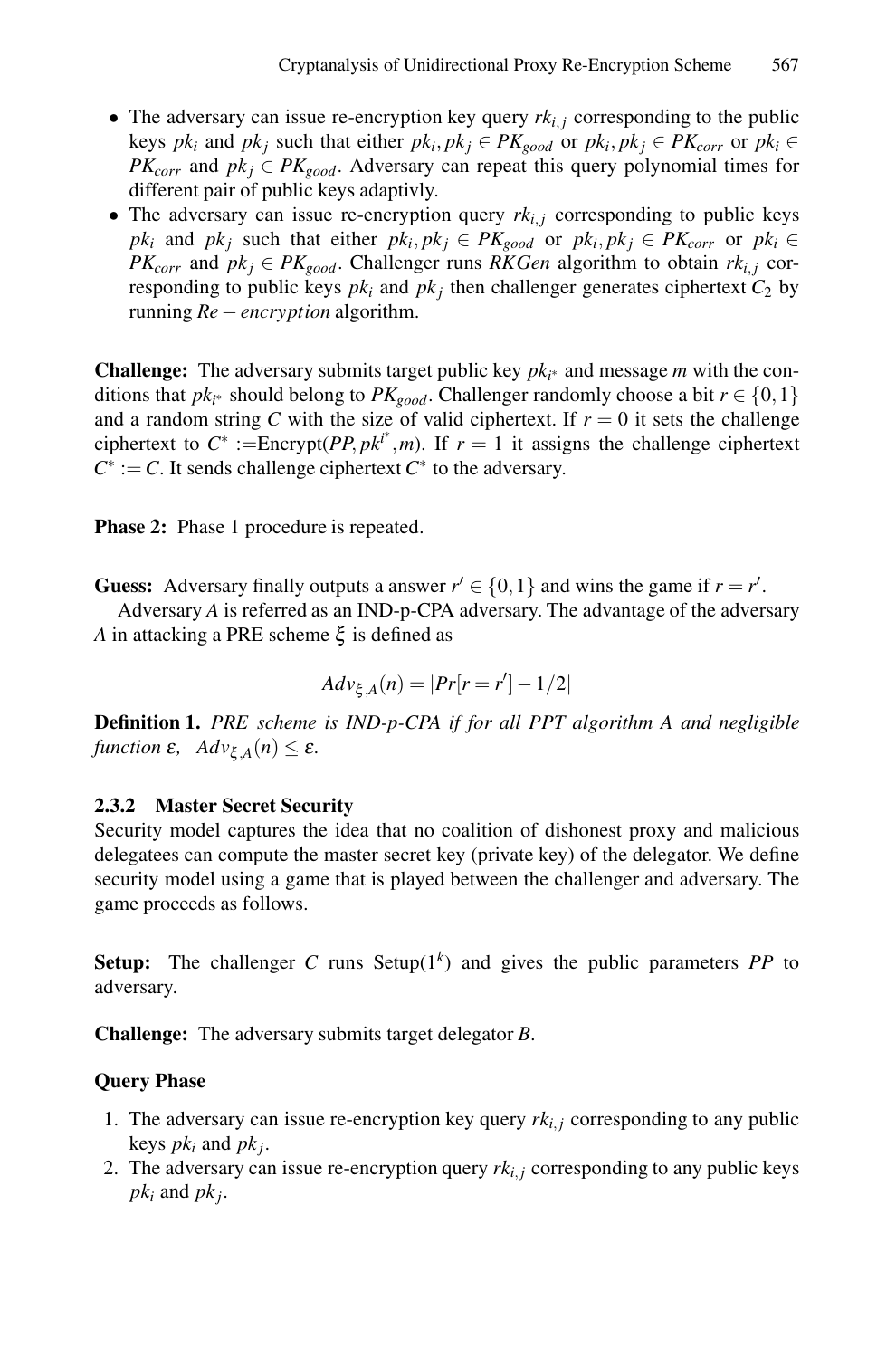**Gue[ss:](#page-10-3)** Adversary finally outputs a guess *x* for private key  $s k_B$  of target delegator *B* and wins if  $x = sk_B$ .

We define the adversary's advantage in winning this game as  $AdvMSS_{\xi,A}(n)$  =  $|Pr[x = sk_B]|$ 

**Definition 2.** *PRE scheme is secure if for all PPT algorithm A and negligible function*  $\epsilon$ *,*  $Adv_{\xi A}(n) \leq \epsilon$  *and AdvMSS*<sub> $\xi A}(n) \leq \epsilon$ *.*</sub>

### **2.4 Integer Lattices ([8])**

A lattice is the set of all integer combinations

$$
L(b_1, ..., b_n) = \left\{ \sum_{i=1}^n x_i b_i : x_i \in Z \text{ for } 1 \le i \le n \right\}
$$

of *n* linearly independent vectors  $\{b_1, ..., b_n\} \in \mathbb{R}^n$ . The set of vectors  $\{b_1, ..., b_n\}$  is called a lattice basis.

**Definition 3.** For q prime,  $A \in Z_q^{n \times m}$  and  $u \in Z_q^n$ , define:

$$
\Lambda_q(A) := \{ e \in \mathbb{Z}^m \text{ s.t. } \exists s \in \mathbb{Z}_q^n \text{ where } A^T s = e \text{ (mod } q) \}
$$

$$
\Lambda_q^{\perp}(A) := \{ e \in \mathbb{Z}^m \text{ s.t. } Ae = 0 \text{ (mod } q) \}
$$

$$
\Lambda_q^u(A) := \{ e \in \mathbb{Z}^m \text{ s.t. } Ae = u \text{ (mod } q) \}
$$

**Theorem 1.** *([2,3])* Let *q* be prime and  $m := \lfloor 6n \log q \rfloor$ .

*There is PPT algorithm TrapGen(q,n) that outputs a pair (* $A \in Z_a^{n \times m}$ *,*  $T \in Z^{n \times m}$ *) such that statistically dista[nce](#page-10-4) [be](#page-10-5)tween matrix A and a uniform matrix*  $\int_{a}^{n} Z_{a}^{n \times m}$  *is negligible*  $and~T$  is a basis for  $\Lambda^{\perp}_q(A)$  satisfying

$$
\|\widetilde{T}\| \le O(\sqrt{n \log q}) \text{ and } \|T\| \le O(n \log q)
$$

*with overwhelming probability in n.*

#### **2.5 The LWE Hardness Assumption ([10,1])**

Regev [10] proposed the LWE (learning with error) assumption.

**Definition 4.** *LWE: Consider a prime number q, a positive integer n, and a Gaussian distribution*  $\chi^m$  *over*  $Z_q^m$ *. Given*  $(A, As + x)$  *where matrix*  $A \in Z_q^{m \times n}$  *is uniformly random and*  $x \in \chi^m$ .

*LWE hard problem is to find s with non-negligible probability.*

**Definition 5.** *Decision LWE: Consider a prime number q, a positive integer n, and a* Gaussian distribution  $\chi^m$  over  $Z_q^m$ . The input is a pair  $(A, v)$  from an unspecified *challenge oracle O, where*  $A \in \mathbb{Z}_q^{m \times n}$  *is chosen uniformly. An unspecified challenge oracle O is either a noisy pseudo-random sampler*  $O_s$  *or a truly random sampler*  $O_s$ *. It is based on how v is chosen.*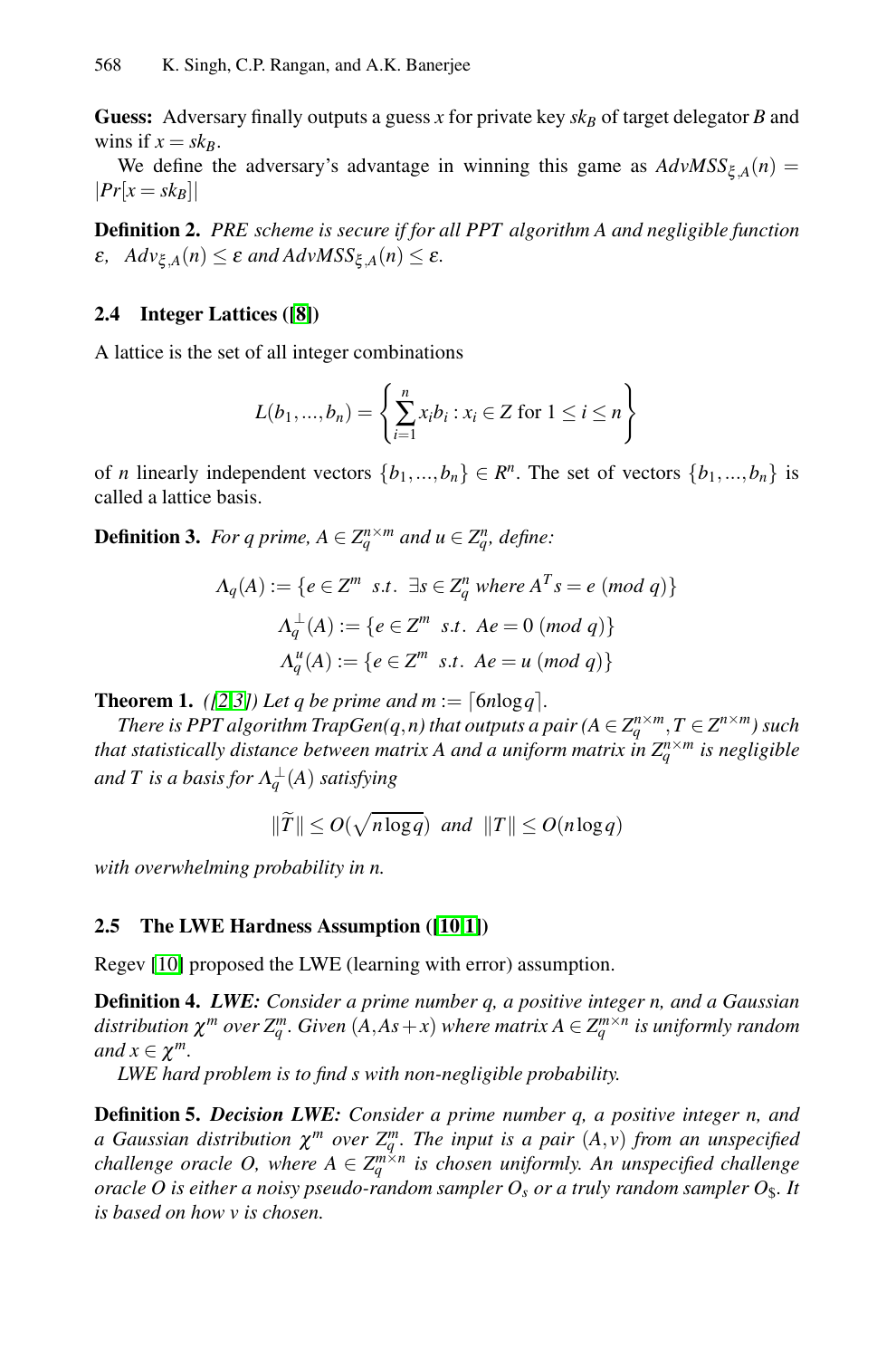- *1.* When *v* is chosen to be  $As + e$  for a uniformly chosen  $s \in \mathbb{Z}_q^n$  and a vector  $e \in \chi^m$ , *an unspecified challenge oracle O is a noisy pseudo-random sampler Os.*
- 2. When v is chosen uniformly from  $Z_q^m$ , an unspecified challenge oracle O is a truly *random sam[pl](#page-10-6)[er](#page-10-7)*  $O_s$ .

*Goal of the adversary is to disti[ng](#page-10-8)uish between the above two cases with non-negligible probability.*

*Or we say that an algorith[m](#page-10-8) A decides the*  $(Z_q, n, \chi)$ *-LWE problem if*  $|Pr[A^{O_s}]$  $= 1$ ]  $- Pr[A<sup>O<sub>s</sub></sup> = 1]$  *is non-negligible for a random s*  $\in Z_q^n$ .

Above decision LWE is also hard even if *s* is chosen from the Gaussian distribution rather than the uniform distribution [5,9].

#### **2.6 Small Integer Solution (SIS) Assumption ([2])**

SIS and ISIS hard problems were proposed by Ajtai [2] in 1996.

**Definition 6.** *Given an integer q, a matrix*  $A \in \mathbb{Z}_q^{n \times m}$  *and real*  $\beta$ *, find a short nonzero integer vector*  $x \in \mathbb{Z}_q^m$  *such that*  $Ax = 0$  *mod q and*  $||x|| \leq \beta$ *. OR find a nonzero integer vector*  $x \in Z_2^m$  *such that*  $Ax = 0$  *mod q.* 

#### **2.7 Inhomogeneous Small Integer Solution (ISIS) Assumption**

**Definition 7.** *Given an integer q, a matrix*  $A \in \mathbb{Z}_q^{n \times m}$ *, a syndrome*  $u \in \mathbb{Z}_q^n$  *and real*  $\beta$ *, find a* sho[rt](#page-10-2) *nonzero integer vector*  $x \in \mathbb{Z}_q^m$  *such that*  $Ax = u \bmod q$  *and*  $||x|| \leq \beta$ . *OR find a nonzero integer [ve](#page-10-2)ctor*  $x \in \dot{Z}_2^m$  *such that*  $Ax = u \mod q$ .

# **3 Cryptanalysis of the Aono et al's Unidirectional Proxy Re-Encryption Scheme**

#### **3.1 Aono et al's Unidirectional Proxy Re-Encryption Scheme**

In Indocrypt 2013, Aono et al [4] presented key private unidirectional proxy re-encryption scheme. First, we describe Aono et al's scheme [4]. Before that we describe functions **Bits()** and **Power2()** used in [4].

Let  $v = (v_1, \ldots, v_n) \in \mathbb{Z}_q^n$ ,  $k = [lg q]$  and  $(b_{i,1}, \ldots, b_{i,k})$  be the bit representation of *v<sub>i</sub>* such that  $v_i = \sum_{j=0}^{k} 2^j b_{i,j}$ . Then **Bits**() is defined as

$$
Bits(v) = [b_{1,1} \dots b_{n,1} | b_{1,2} \dots b_{n,2} | \dots | b_{1,k} \dots b_{n,k}] \in \{0,1\}^{1 \times nk}
$$

(First *n* bits are first bit of  $v_1, \ldots, v_n$  and next *n* bits are second bit of  $v_1, \ldots, v_n$  and so on).

Let  $X = [X_1 | ... | X_l] \in \mathbb{Z}_q^{n \times l}$  where  $X_i$  are columns. Then

$$
Power2(X) = \begin{bmatrix} X_1 \dots X_l \\ 2X_1 \dots 2X_l \\ \vdots \\ 2^{k-1}X_1 \dots 2^{k-1}X_l \end{bmatrix} \in Z_k^{nk \times l}
$$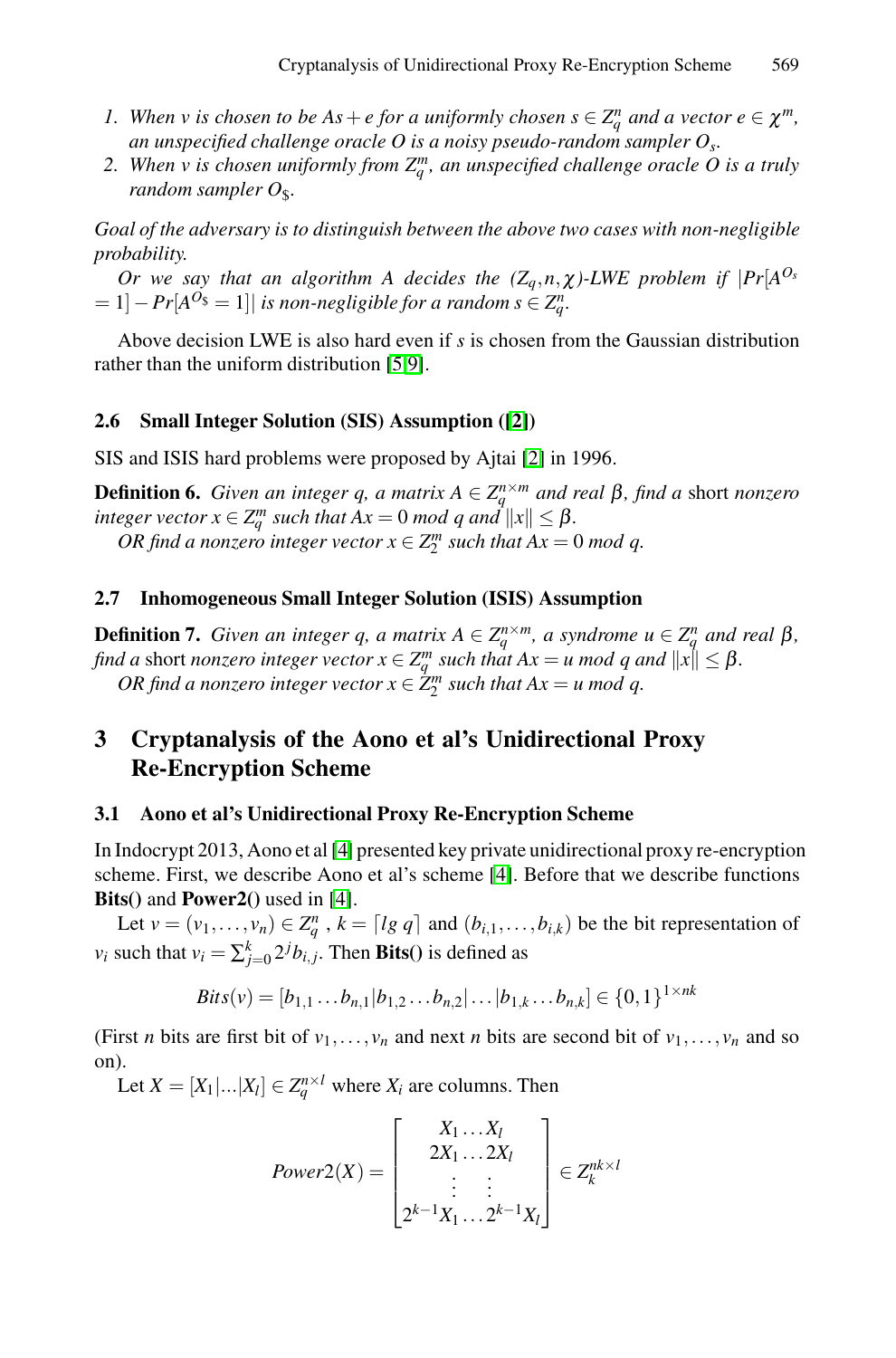It can be shown that

$$
Bits(v)Power2(X) = vX \in Z_q^{1 \times i}
$$

**Setup** (*n*): On input a security parameter *n*, set the parameter  $q = poly(n)$  and randomly choose matrix  $A \in \mathbb{Z}_q^{n \times n}$ .

**KeyGeneration** (*n*): Let  $s = \alpha q$  for  $0 < \alpha < 1$ . Choose Gaussian noise matrices  $R, S \in$  $\psi_{s}^{n \times l}$  and  $E \in \psi_{s}^{nk \times l}$  where *l* is message length. Compute  $P = R - AS$ . So private key is *S* and public key is *P*.

**Proxy Key Gen** ( $PP$ ,  $S_A$ ,  $P_B$ ): On input of Alice's private key  $S_A$  and Bob's public key *PB*, do the following.

- 1. Bob chooses matrices  $X \in \psi_s^{nk \times l}$  ( $k = [lg q]$ ) randomly and noise Matrix  $E \in$  $\psi_s^{nk \times l}$  where  $\psi_s$  is a gaussian distribution. Bob computes  $-XS_B + E$  and sends  $X, -XS_B + E$  secretly to the Alice.
- 2. Alice compute proxy re-encryption key  $rk_{A,B} = (P_B, Q)$  where

$$
Q = \begin{bmatrix} X & -XS_B + E + Power2(S_A) \\ 0_{l \times n} & I_{l \times l} \end{bmatrix}
$$

Above three algorithm is enough for our cryptanalysis. Complete scheme is given in [4].

#### **3.2 Attack on Aono et al's Unidirectional Proxy Re-Encryption Scheme**

In Aono et al's scheme, if proxy and delegatee collude they can compute delegator's private key. It works as follows.

Let  $S = [S_1|...|S_l] \in \mathbb{Z}_q^{n \times l}$  where  $S_i$  are columns. Then Power2(S) is defined as

$$
Power2(S) = \begin{bmatrix} S_1 \dots S_l \\ 2S_1 \dots 2S_l \\ \vdots \\ 2^{k-1}S_1 \dots 2^{k-1}S_l \end{bmatrix} \in Z_k^{nk \times l}
$$

Here first *n* rows are *S*. So if we know Power2(S) then we can find *S*. (Here *k* is number of bits required to represent *q*).

Now let us see the expression of proxy key *Q*

$$
Q = \begin{bmatrix} X & -XS_B + E + Power2(S_A) \\ 0_{l \times n} & I_{l \times l} \end{bmatrix},
$$

where  $S_B$  is private key of Bob (delegatee). Bob (delegatee) creats  $X, E$  and securely sends  $X$ *,*−*XS<sub>B</sub>* + *E* to Alice. Basically Bob knows  $X$ *,*−*XS<sub>B</sub>* + *E*. Both Bob (delegatee) and proxy know  $Q$ ,  $X$  and  $-XS_B + E$  and they can compute Power2( $S_A$ ). So they can compute private key of Alice (delegator)  $S_A$  which is first *n* rows of the Power2( $S_A$ ).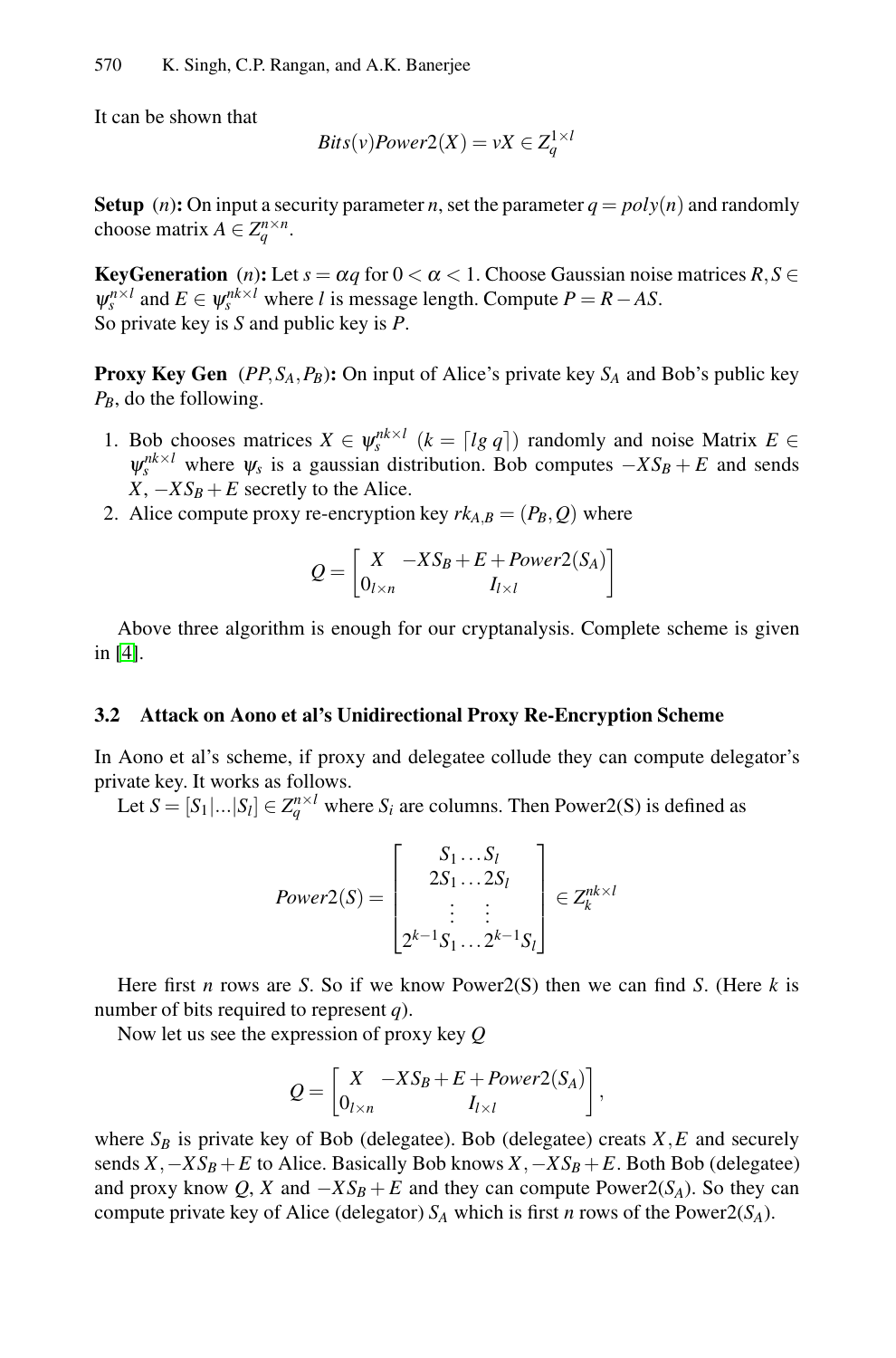# **4 Lattice Based Unidirectional Proxy Re-Encryption Scheme**

We describe our scheme to avoid the above attack. Our scheme is variant of Aono et al [4].

**Setup** (*n*)**:** On input a security parameter *n*, we set the parameters  $q = poly(n)$  and  $m =$ *O*(*nlg n*) accordingly. We choose a matrix  $A \in Z_q^{n \times n}$  and matrix  $X \in Z_q^{n \times n}$  randomly, where  $k = \lfloor lg \ q \rfloor$ . Public parameters  $(PP)$  are matrix *A* and matrix *X*.

**KeyGeneration** (*n*): Let  $s = \alpha q$  for  $0 < \alpha < 1$ . We choose noise matrices  $R, S \in \Psi_{\alpha}^{n \times l}$ and *E* ∈  $\psi_s^{nk \times l}$  where *l* is message length. We compute  $P_1 = R - AS$  and  $P_2 = -XS + E$ . So private key is *S* and public key  $P = (P_1, P_2) \in (Z_q^{n \times l}, Z_q^{nk \times l})$ .

**Encrypt** (*PP,m*,*P*<sub>1</sub>*,P*<sub>2</sub>): To encrypt a message  $m \in \{0, 1\}^l$ , we do the following.

- 1. We choose noise vectors  $e_1, e_2 \in \psi_s^{1 \times n}$  and  $e_3 \in \psi_s^{1 \times l}$  where  $\psi_s$  is a gaussian distribution.
- 2. Compute  $c_1 = e_1A + e_2 \in \mathbb{Z}_q^{1 \times n}$ ,  $c_2 = e_1P_1 + e_3 + m\left\lfloor \frac{q}{2} \right\rfloor$ .
- 3. Output the ciphertext  $C = (c_1, c_2) \in Z_q^{1 \times (n+l)}$ .

**RKGen** (*PP*,  $S_A$ ,  $P_B$ ): On input of Alice's private key  $S_A$  and Bob's public key  $P_B$ , we do the following.

- 1. We choose noise vectors  $e_4 \in \psi_s^{nk \times nk}$  and  $e_5 \in \psi_s^{nk \times l}$  where  $\psi_s$  is a gaussian distribution.
- 2. We compute proxy re-encryption key  $rk_{AB} = Q$  where

$$
Q = \begin{bmatrix} e_4X & e_4P_2 + e_5 + Power2(S_A) \\ 0_{l \times n} & I_{l \times l} \end{bmatrix}
$$

**Re-Encrypt** (*PP,rk*<sub>*A*</sub>*,B*,*C*<sub>*A*</sub>)**:** On input of re-encryption key *rk*<sub>*A*</sub>*B*, proxy transforms Alice'ciphertext  $C_A$  to Bob's ciphertext  $C_B$  by the following equation.

$$
C_B = (c_{1B}, c_{2B}) = [Bits(c_1)|c_2].rk_{A,B} \in Z_q^{1 \times (n+1)}
$$

**Decrypt** (*PP,S<sub>B</sub>,C<sub>B</sub>*)**:** To decrypt  $C_B = (c_1, c_2)$ , we do the following.

1. We compute

$$
m = [c_1 \ c_2] \begin{bmatrix} S_B \\ I_{l \times l} \end{bmatrix}
$$

2. Let  $m = (m_1, \ldots, m_l)$ . If  $m_i$  is less than  $\lfloor \frac{q}{4} \rfloor \mod q$  than  $m_i = 0$  otherwise  $m_i = 1$ .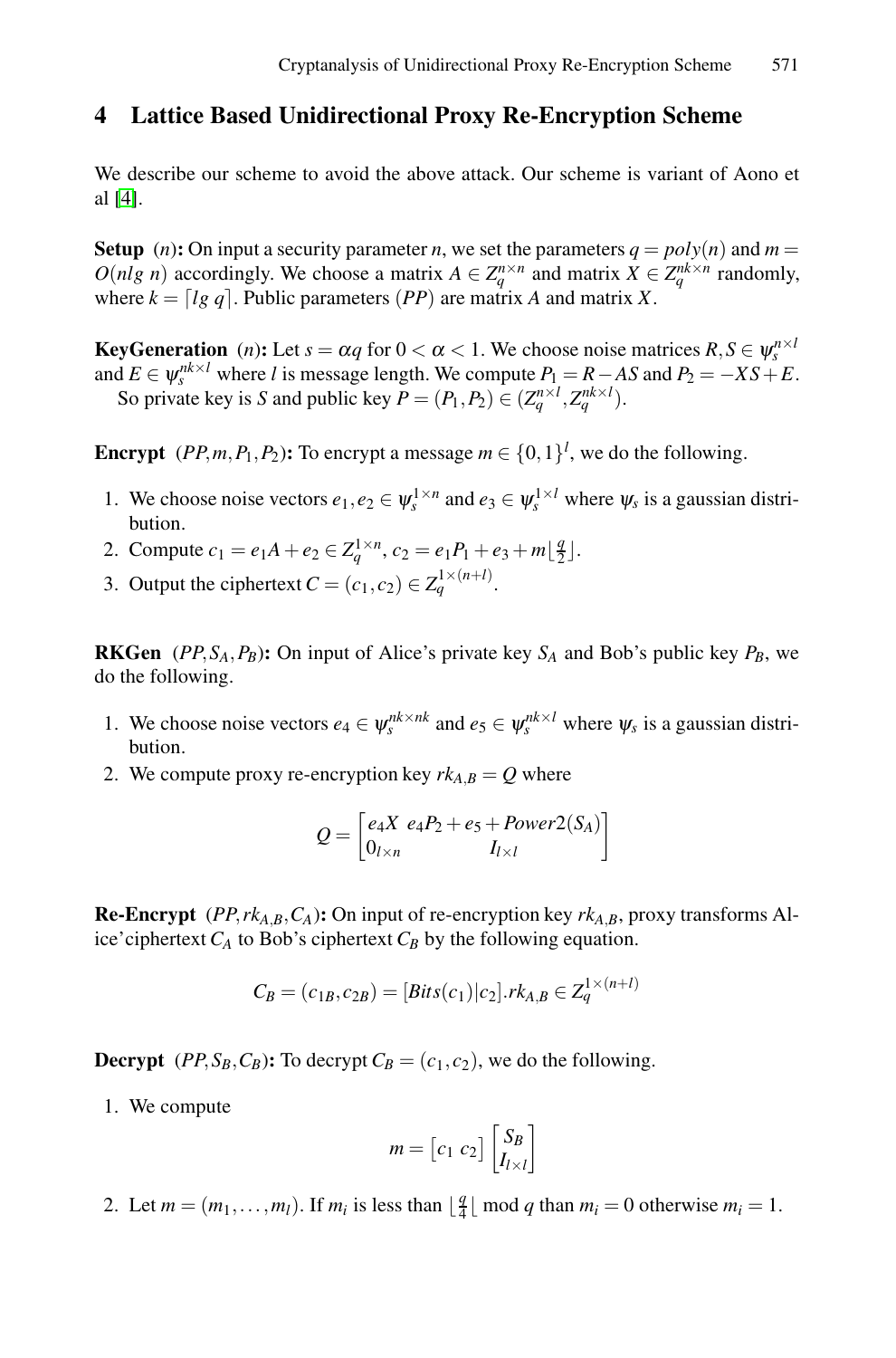**Correctness:** First we decrypt the normal ciphertext

$$
c_1 S_A + c_2 = e_2 S_A + e_3 + m \lfloor \frac{q}{2} \rfloor,
$$

which will yield *m* if  $e_2S_A + e_3$  is less than  $\lfloor \frac{q}{4} \rfloor$ . Now we decrypt the re-encrypted ciphertext

$$
[Bits(c_1)|c_2].rk_{A,B}.\begin{bmatrix} S_B \\ I_{l \times l} \end{bmatrix} = [Bits(c_1)|c_2].\begin{bmatrix} e_4X & e_4P_2 + e_5 + Power2(S_A) \\ 0_{l \times n} & I_{l \times l} \end{bmatrix} \begin{bmatrix} S_B \\ I_{l \times l} \end{bmatrix}
$$
  
\n
$$
= [Bits(c_1)|c_2].\begin{bmatrix} e_4E + e_5 + Power2(S_A) \\ I_{l \times l} \end{bmatrix}
$$
  
\n
$$
= Bits(c_1)e_4E + Bits(c_1)e_5 + Bits(c_1)Power2(S_A) + c_2
$$
  
\n
$$
= Bits(c_1)e_4E + Bits(c_1)e_5 + c_1S_A + c_2
$$
  
\n
$$
= Bits(c_1)e_4E + Bits(c_1)e_5 + e_2S_A + e_3 + m\lfloor \frac{q}{2} \rfloor
$$

which will yield *m* if  $Bits(c_1)e_4E + Bits(c_1)e_5 + e_2S_A + e_3$  is less than  $\lfloor \frac{q}{4} \rfloor$ .

Since  $e_2, e_3, e_4, e_5, S_A$  are from Gaussian distribution  $\psi_s$  so with some  $s = \alpha q$  it is possible that  $Bits(c_1)e_4E + Bits(c_1)e_5 + e_2S_A + e_3$  is less than  $\lfloor \frac{q}{4} \rfloor$ .

**Theorem 2.** *Lattice based unidirectional* PRE *scheme is IND-p-CPA (semantic) secure assuming the LWE<sub>q</sub>*,*x is hard or Adv<sub>B</sub>,LWE<sub>q</sub>*,*x*</sub>  $(n) = A d v_{\chi,A}(n)$ *.* 

**Proof:** Here proof has similar structure as in the proof of [4,14,12]. Now we show semantic security (IND-p-CPA) of *PRE*. Suppose there is a PPT adversary  $\mathscr A$  with non-negligible probability breaks *PRE* scheme. Then we construct PPT algorithm *B* (challenger) that solves LWE hard problem with non-negligible probability. Here *CU* denotes set of corrupted users and *HU* denotes set of honest users.

Challenger  $\mathcal{B}$  obtains the  $n+l$  LWE samples from LWE oracle, which is parsed as  $(A, c_1 = e_1A + e_2)$  and  $(P_1, c_2 = e_1P_1 + e_3)$ . Now challenger *B* sets the master public key  $mpk = A$  and public key of target delegator  $PK^* = P_1$ .

**Re-Encryption Queries:** Challenger *B* answers re-encryption key queries and re-encryption queries of the adversary *A* in following way.

• Whenever  $\mathscr A$  submits a re-encryption key query for the the identities  $u_j$  and  $u_k$ such that  $u_j, u_k \in HU$ , challenger  $\mathcal{B}$  randomly choose matrices  $X_1, X_2 \in Z_q^{nk \times l}$  and returns

$$
Q = \begin{bmatrix} X_1 & X_2 \\ 0_{l \times n} & I_{l \times l} \end{bmatrix}
$$

to the challenger *B*.

- Whenever  $\mathscr A$  submits a re-encryption query for the the public keys  $u_j$  and  $u_k$  such that *u<sub>j</sub>, u<sub>k</sub>* ∈ *HU*, Challenger  $\mathcal{B}$  returns a random vector in  $Z_q^{1 \times (n+1)}$ .
- Whenever  $\mathscr A$  submits a re-encryption key query or a re-encryption query for the the public keys  $u_j$  and  $u_k$  such that  $u_j, u_k \in CU$ . Since private key is known to corrupted users so adversary himself can compute re-encryption key or re-encrypted ciphertext. (This query may not be required)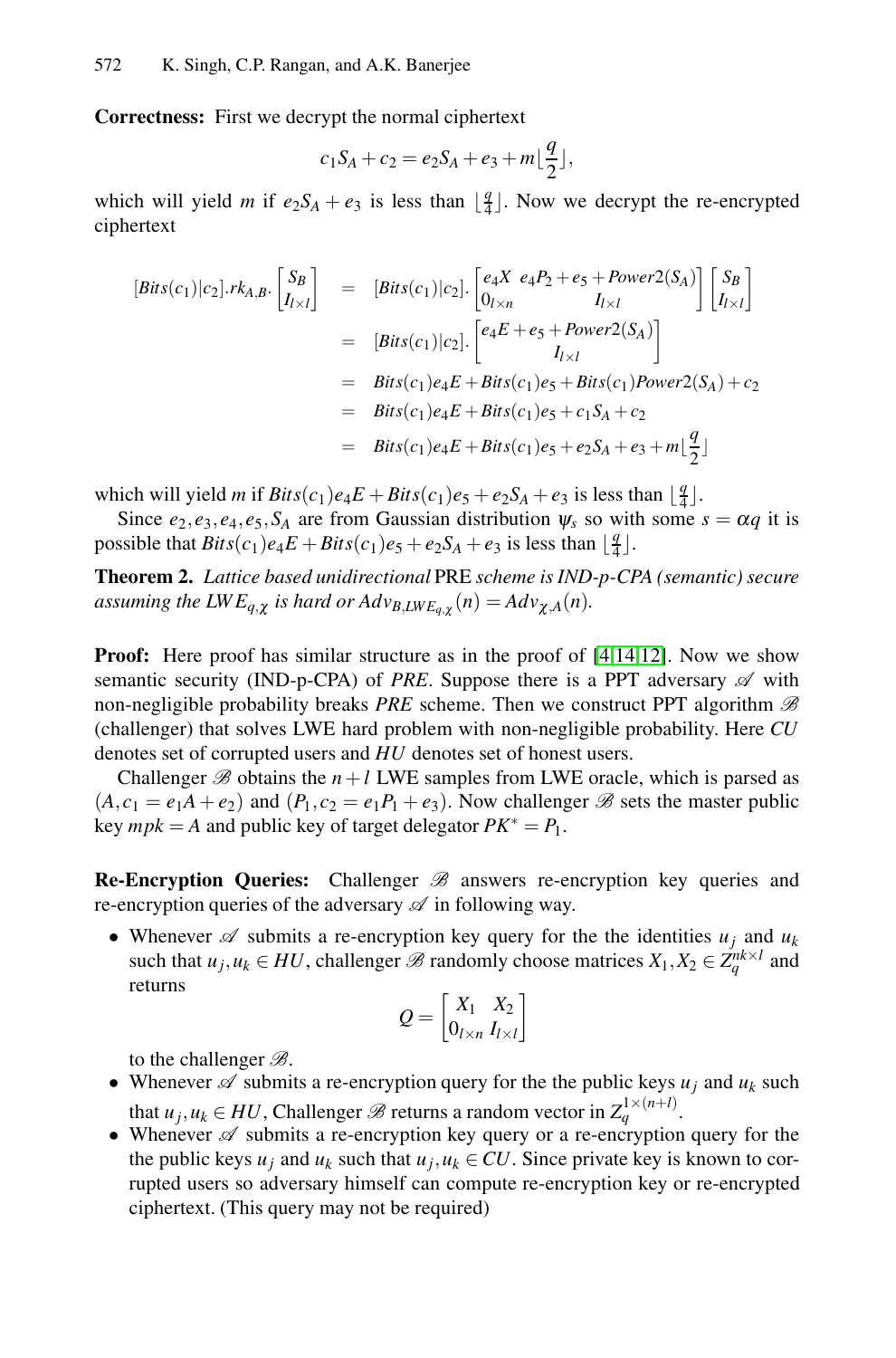**Challenge Ciphertext:** Now adversary  $\mathscr A$  submits a message *m*. Now challenger  $\mathscr B$ computes  $c_1^* = c_1$  and  $c_2^* = c_2 + m\left[\frac{q}{2}\right]$  and sends  $C^* = (c_1^*, c_2^*)$  to adversary  $\mathscr A$ .

**Phase 2:** Adversary can ask query with some restriction same as in phase one.

Now adversary  $\mathscr A$  outputs that challenged ciphertext is a valid ciphertext, then challenger will output that oracle *O* as pseudo-random LWE oracle. If adversary *A* outputs random ciphertext then adversary will output random LWE oracle. In other words if adversary *A* terminates with some ou[tp](#page-10-2)[ut t](#page-11-1)hen challenger *B* outputs the same. So if adversary *A* breaks the scheme then one can construct challenger *B* which solves LWE.

 $Adv_{B,LWE_{a\gamma}}(n) = Adv_{\gamma,A}(n)$ . Hence our scheme is semantically secure.

**Theorem 3.** *Lattice based unidirectional* PRE *scheme is* master secret security *assuming the LWE<sub>q</sub>*,*x is hard or Adv<sub>B</sub>,LWE<sub>a,<i>x*</sub></sub>(*n*) =  $AdvMSS_{\chi,A}(n)$ *.* 

**Proof:** Here proof has similar structure as in the proof of [4,14]. We now show master secret security of *PRE*. Suppose there is a PPT adversary  $\mathscr A$  that can compute private key of the delegator *D* in our *PRE* scheme with non-negligible probability then we construct a PPT algorithm (challenger  $\mathscr{B}$ ) that solves LWE hard problem with nonnegligible probability. Here *CU* denotes set of corrupted users and *HU* denotes set of honest users.

For  $i = 1$  to  $i = l$ ,

• Challenger  $\mathscr B$  obtains the  $nk + n$  LWE samples from LWE oracle, which is parsed as  $(-A, P_{1,i} = -AS_i + R_i)$  and  $(-X, P_{2,i} = -XS_i + E_i)$ .

Now challenger  $\mathcal{B}$  sets the master public key  $mpk = A$  and public key of the target delegator  $P = (P_1, P_2)$ , where

$$
P_1 = (P_{1,1}, \ldots, P_{1,l})
$$
 and  $P_2 = (P_{2,1}, \ldots, P_{2,l}).$ 

 $\mathscr{B}$  does not know about private key  $S = (S_1, \ldots, S_l)$ .

**Re-encryption Queries:** Challenger *B* answers re-encryption key queries and re-encryption queries o[f th](#page-10-2)e adversary *A* in following way.

• [W](#page-10-2)henever  $\mathscr A$  submits a re-encryption key query for the the public keys  $u_i$  and  $u_x$ such that  $u_j \in HU$ ,  $u_k \in CU$ , challenger  $\mathscr B$  randomly choose matrices  $X_1, X_2 \in Z_q^{nk \times l}$ and returns

$$
Q = \begin{bmatrix} X_1 & X_2 \\ 0_{l \times n} & I_{l \times l} \end{bmatrix}
$$

to the challenger  $\mathcal{B}$ . Here  $X_1$  is random because  $X_1 = e_4 X$ , where  $e_4$  is random and *X* is public key of corrupt user. But in [4]  $X_1 = X$ , so  $\mathcal{B}$  can not return random  $X_1$ as one part of *Q* in [4].

• Whenever  $\mathscr A$  submits a re-encryption query for the the public keys  $u_i$  and  $u_x$  such that  $u_j \in HU$ ,  $u_k \in CU$ , challenger  $\mathscr B$  returns a random vector in  $Z_q^{1 \times (n+1)}$ .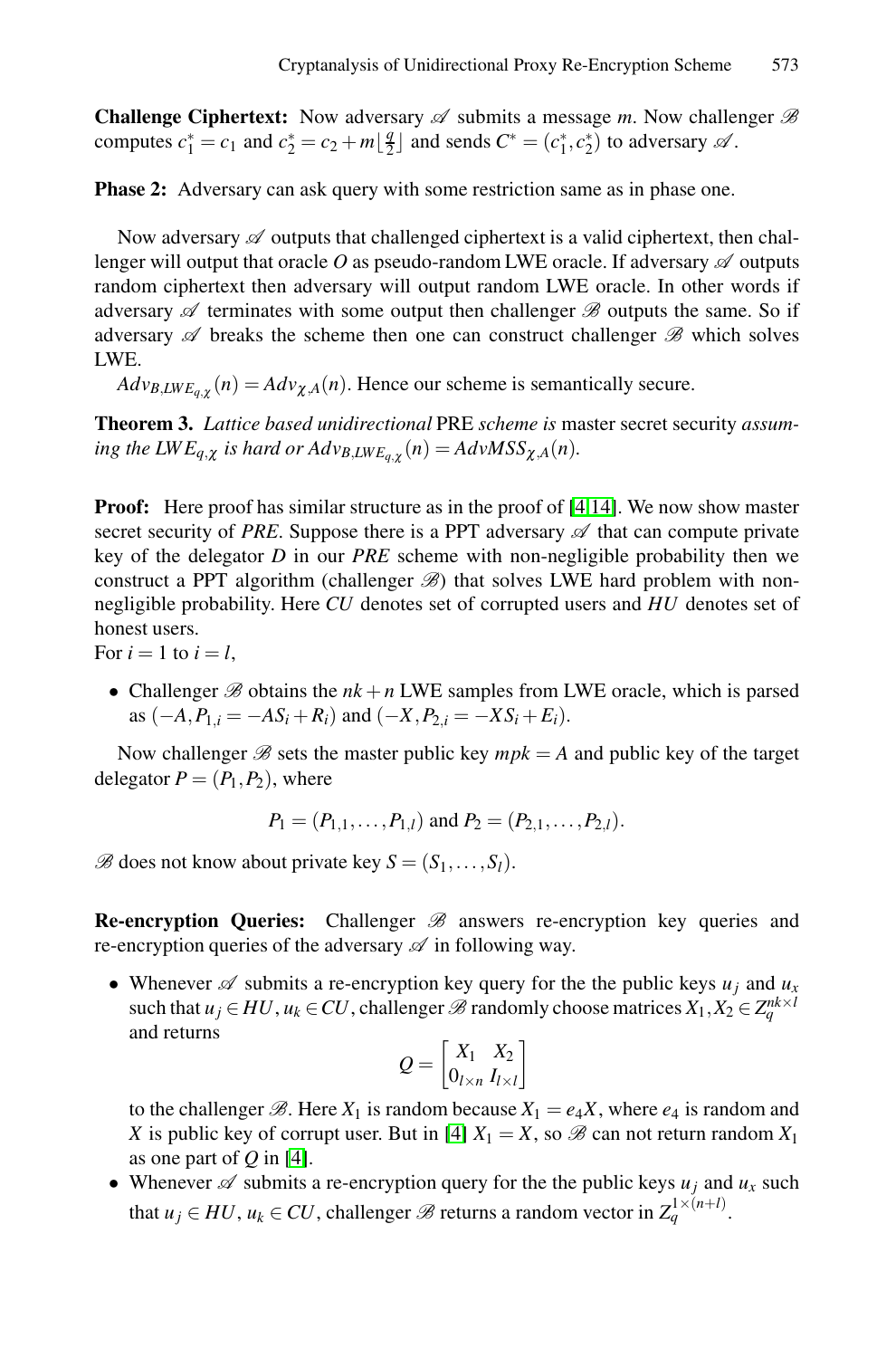<span id="page-10-5"></span>Now adversary *A* outputs private key of the target delegator, challenger *B* outputs the same as the solution for *LWE* problem. So if adversary  $\mathscr A$  can compute private key of the del[eg](#page-10-2)ator *D* in our *PRE* scheme then one can construct challenger *B* which solves LWE.

<span id="page-10-8"></span> $Adv_{B,LWE_{a,x}}(n) = Adv_{\chi,A}(n)$ . Hence our scheme is secure under *master secret security*.

### **5 Conclusion**

<span id="page-10-6"></span><span id="page-10-2"></span>We have shown that Aono et al's [4] scheme is not secure under *master secret security*. We have also shown that our scheme is not only semantically secure but also secure under *master secret security* model. Lattice based *PRE* in identity based setting is an open problem.

### <span id="page-10-1"></span>**References**

- <span id="page-10-0"></span>1. Agrawal, S., Boneh, D., Boyen, X.: Efficient Lattice (H)IBE in the Standard Model. In: Gilbert, H. (ed.) EUROCRYPT 2010. LNCS, vol. 6110, pp. 553–572. Springer, Heidelberg (2010)
- <span id="page-10-3"></span>2. Ajtai, M.: Generating hard instances of lattice problems (extended abstract). In: STOC, pp. 99–108. ACM (1996)
- <span id="page-10-7"></span>3. Alwen, J., Peikert, C.: Generating Shorter Bases for Hard Random Lattices. In: International Symposium on Theoretical Aspects of Computer Science, STACS 2009, pp. 75–86. IBFI Schloss Dagstuhl (2009)
- <span id="page-10-4"></span>4. Aono, Y., Boyen, X., Phong, T.L., Wang, L.: Key-private proxy re-encryption under LWE. In: Paul, G., Vaudenay, S. (eds.) INDOCRYPT 2013. LNCS, vol. 8250, pp. 1–18. Springer, Heidelberg (2013)
- 5. Applebaum, B., Cash, D., Peikert, C., Sahai, A.: Fast Cryptographic Primitives and Circular-Secure Encryption Based on Hard Learning Problems. In: Halevi, S. (ed.) CRYPTO 2009. LNCS, vol. 5677, pp. 595–618. Springer, Heidelberg (2009)
- 6. Ateniese, G., Fu, K., Green, M., Hohenberger, S.: Improved Proxy Re-encryption Schemes with Applications to Secure Distributed Storage. In: 12th Annual Network and Distributed System Security Symposium. LNCS, pp. 29–35. Springer (2005)
- 7. Blaze, M., Bleumer, G., Strauss, M.: Divertible protocols and atomic proxy cryptography. In: Nyberg, K. (ed.) EUROCRYPT 1998. LNCS, vol. 1403, pp. 127–144. Springer, Heidelberg (1998)
- 8. Micciancio, D., Goldwasser, S.: Complexity of Lattice Problems: A Cryptographic Perspective, vol. 671. Kluwer Academic Publishers (2002)
- 9. Lindner, R., Peikert, C.: Better key sizes (and attacks) for LWE-based encryption. In: Kiayias, A. (ed.) CT-RSA 2011. LNCS, vol. 6558, pp. 319–339. Springer, Heidelberg (2011)
- 10. Regev, O.: On lattices, learning with errors, random linear codes, and cryptography. In: STOC, pp. 84–93. ACM (2005)
- 11. Shor, P.W.: Polynomial-time algorithms for prime factorization and discrete logarithms on a quantum computer. SIAM Journal on Computing, 1484–1509 (1997)
- 12. Singh, K., Pandu Rangan, C., Banerjee, A.K.: Lattice based efficient threshold public key encryption scheme. Journal of Wireless Mobile Networks, Ubiquitous Computing, and Dependable Applications (JoWUA) 4(4), 93–107 (2013)